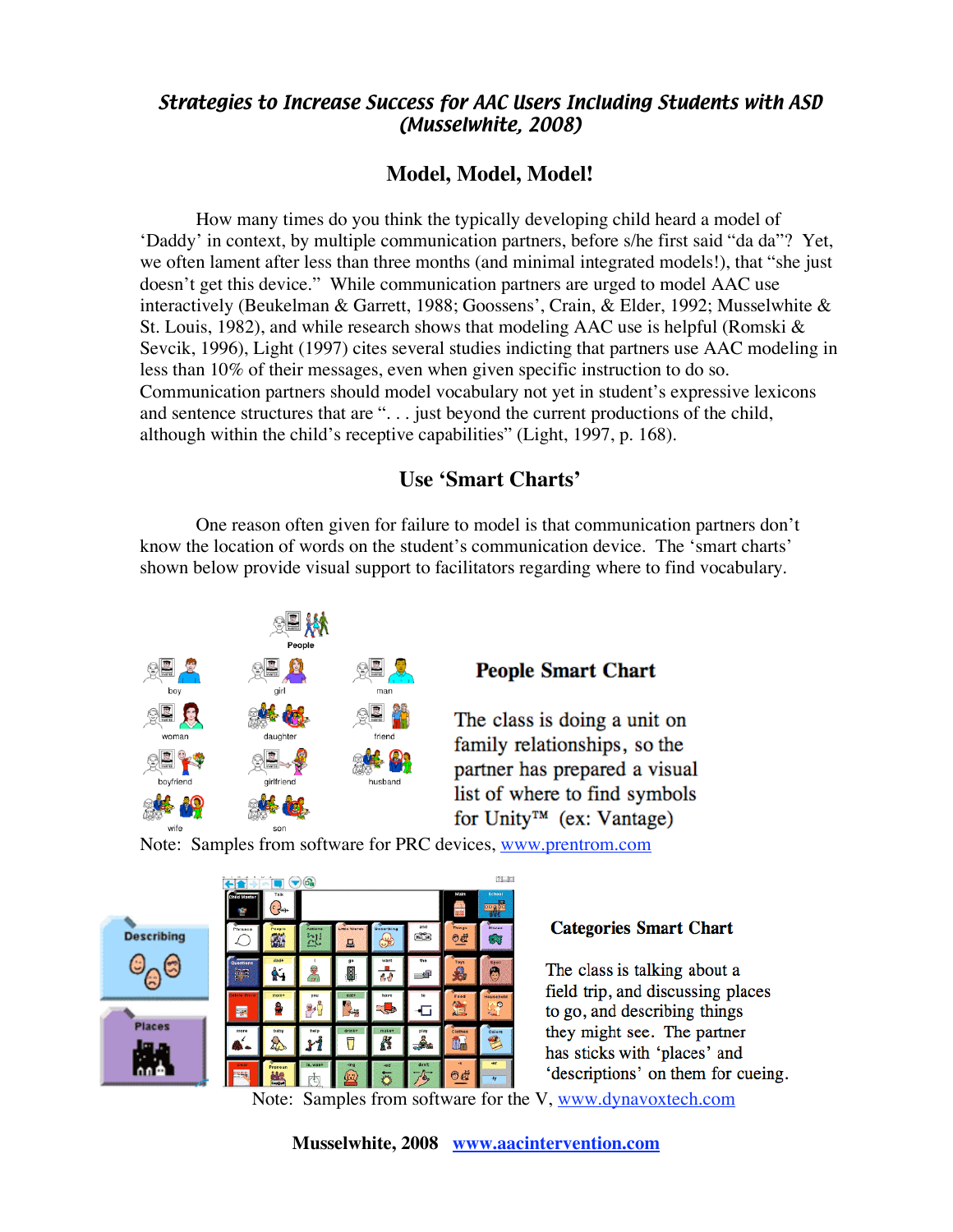## *References*

(Musselwhite, 2007) www.aacintervention.com

- Binger, C & Light, J. (2007). The effect of aided AAC modeling on the expression of multisymbol messages by preschoolers who use AAC. *AAC Journal,* 23 (1), 30 – 43.
- Berninger, V. & Gans, B. (1986). Language profiles in nonspeaking individuals of normal intelligence with severe cerebral palsy. *Augmentative and Alternative Communication, 2,*  45-50.
- Beukelman, D. & Garrett, K. (1988). Augmentative and alternative communication for adults with acquired severe communication disorders. *Augmentative and Alternative Communication, 4,* 104-121.
- Goossens', C. (1989). Aided communication intervention before assessment. *AAC Journal*,  $5(1)$ ,  $14-26$ .
- Goossens', C. (2002). Aided language stimulation for the cognitively young. *AAC in the Desert Conference,* Phoenix, AZ.
- Koppenhaver, D. & Yoder, D. (1992). Literacy issues in persons with severe speech and physical impairments. In R. Gaylord-Ross (Ed.), *Issues and research in special education,*  Vol 2 (pp. 156-201). New York: Columbia University, Teachers College Press.
- Kraat, A. (1985). *Communication interaction between aided and natural speakers: A state of the art report.* Toronto: Ontario: Canadian Rehabilitation Council for the Disabled.
- Kuhl, P,, Coffey-Corina, S., Padden, D., & Dawson, G. (2005). *Developmental Science* (8:1), pp. F1 – F12, Blackwell Publishing Ltd., 350 Main Street, Malden, MA 02148.
- Light, J. (1997). "Let's Go Star Fishing": Reflections on the contexts of language learning for children who use aided AAC. *Augmentative and Alternative Communication, 13*, 158- 171.
- Musselwhite, C. & St. Louis, K. *Communication Programming for Persons with Severe Handicaps.* Austin, TX: Pro Ed.
- Romski, M.A. & Sevcik, R. (1996). *Breaking the speech barrier. Language development through augmented means.* Baltimore: Paul H Brookes.
- Speech and language may influence later development in autism (2005). *Therapy Times.* . http://www.therapytimes.com/content=5901J64C489E5A841
- Schwartz, J. (2007). *Social interaction plays key role in how infants learn language, studies show.* www.uwnews.org
- Sturm, J. & Clendon, S. (2004). Augmentative and alternative communication, language, and literacy: Fostering the relationship, *Topics in Language Disorders, 24,* 76-91

**Musselwhite, 2008 www.aacintervention.com**